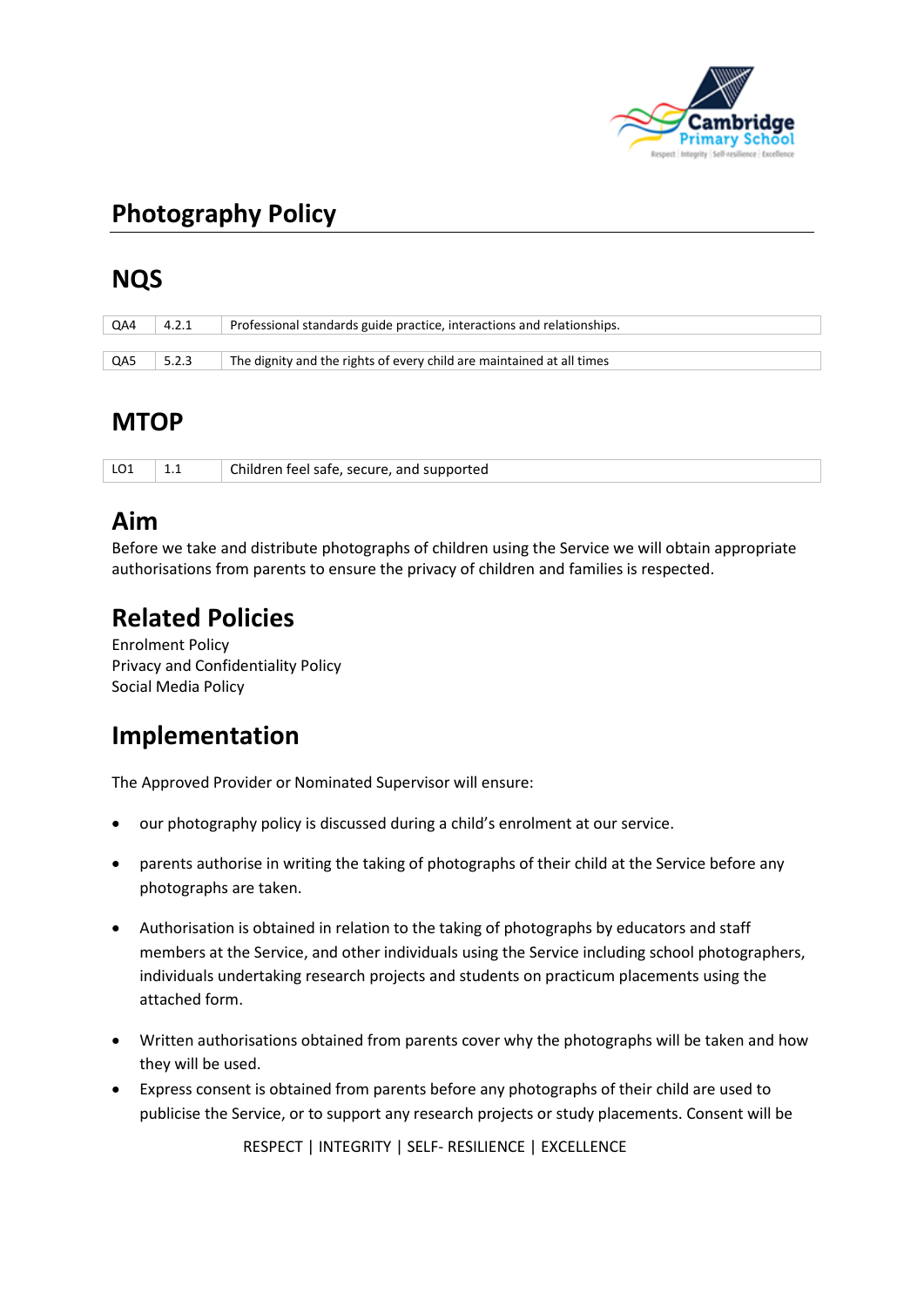

obtained for example, before any photographs are posted on the Service's website or included in brochures or media articles.

- Parents/families are notified about the presence of school photographers, researchers and students on practicum placements before they take any photographs of the children.
- Parents' wishes in relation to the taking of photographs of their children will be respected at all times and educators and staff do not photograph children where parents have not authorised the taking of photographs. This may require the child to be removed from group situations where photos will be taken.
- Written authorisations obtained from parents include advice that parents may withdraw their authorisation to take photographs of their children at any time by advising the Nominated Supervisor in writing.

The Approved Provider or Nominated Supervisor will advise parents and families that:

- They may only photograph their own child at the Service unless given permission by another child's parent.
- We do not condone the display of photographs taken of children from other families on the internet.
- Where parents have given permission for their child to be photographed by anyone other than a staff member or educator, the Service does not accept responsibility for the distribution or use of any photograph taken by the individual.

### **Sources**

**National Quality Standard My Time Our Place**

### **Review**

The policy will be reviewed annually by the Out of School Hours Care subcommittee of School Council.

| <b>Ratification Date</b> | <b>Review Date</b> | <b>Version Number</b> | Date Produced |
|--------------------------|--------------------|-----------------------|---------------|
| December 2019            | Year 2020          |                       | October 2015  |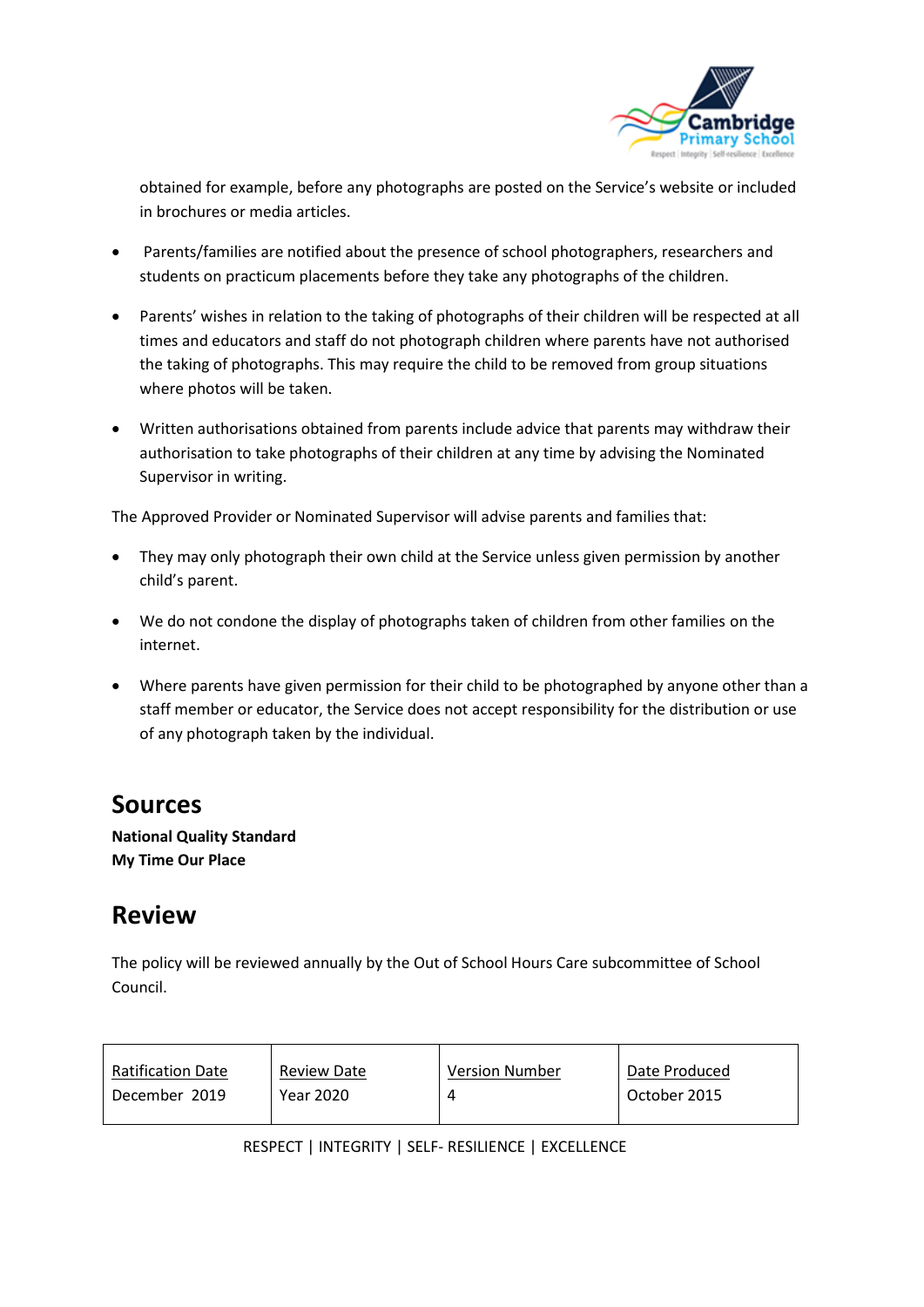